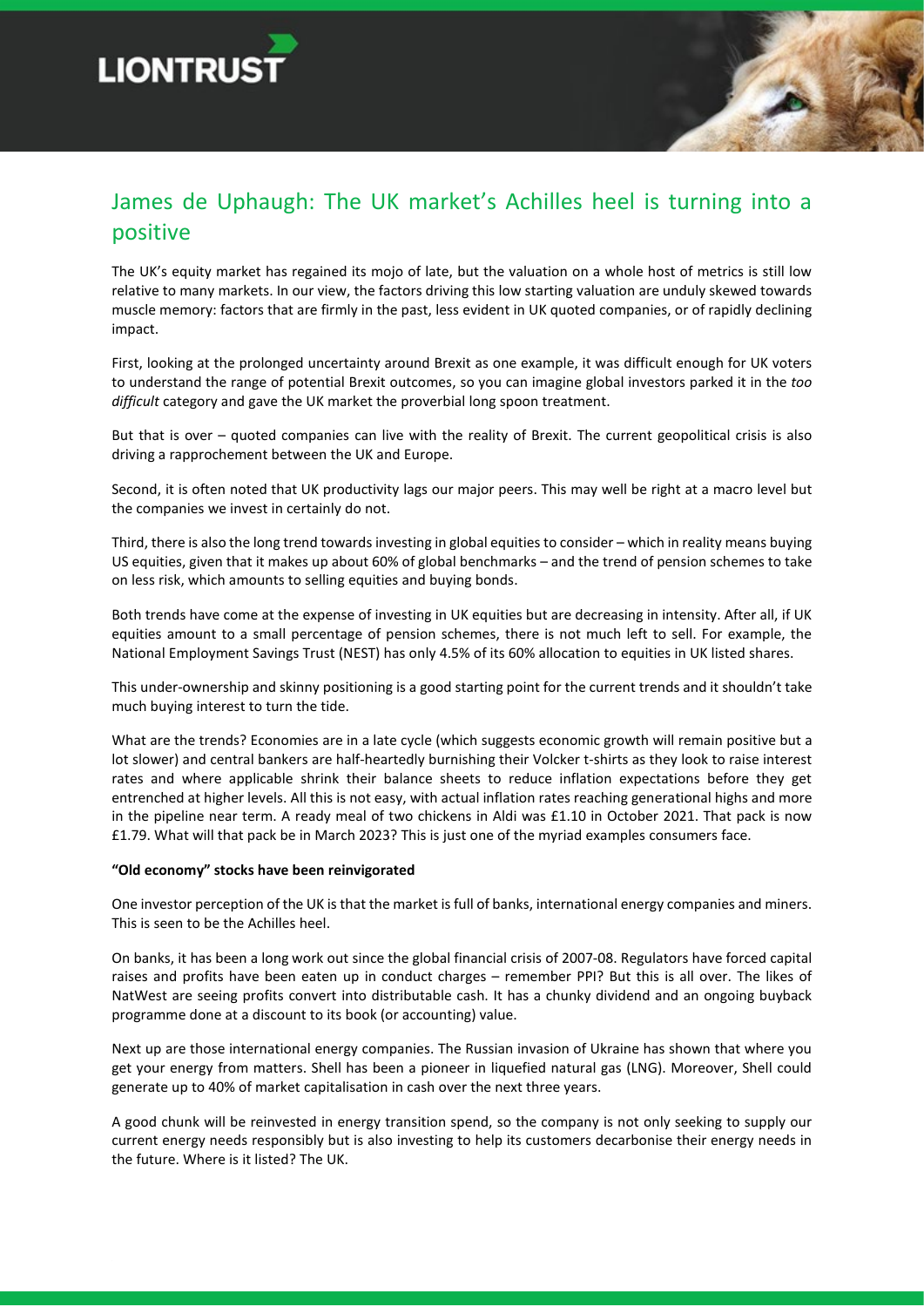Finally, amongst the miners, there are groups like Anglo American, which is about to bring on stream a significant long duration copper project. The world desperately needs copper to transition our energy sources. Anglo American is an agent of this change.

I would argue that what was once an Achilles heel is now definitively a positive. Investment is full of 180-degree changes in perception but they take time to effect. We are in the early innings of one now.

## **Private equity spree shows the value on offer in the UK**

Finally, let us look at the UK through the lens of private equity (PE) or an activist. The growth in money allocated to PE has been huge over the last decade, and that "dry powder" needs to be invested to earn the full fees. The UK is a fertile hunting ground: there will be more Morrisons – snapped up by PE last year – as the gap between the earnings yield and the cost of borrowing remains wide.

Then there are the activists. Activists come in many guises and when on the shares register can accelerate change. Activists are currently on the register of three of the UK's largest companies: Shell, Unilever and GSK. Mega cap is no longer too large for such action.

There are multiple reasons why we believe the UK equity market is in the foothills of a multi-year rehabilitation and will benefit from the return of its mojo.